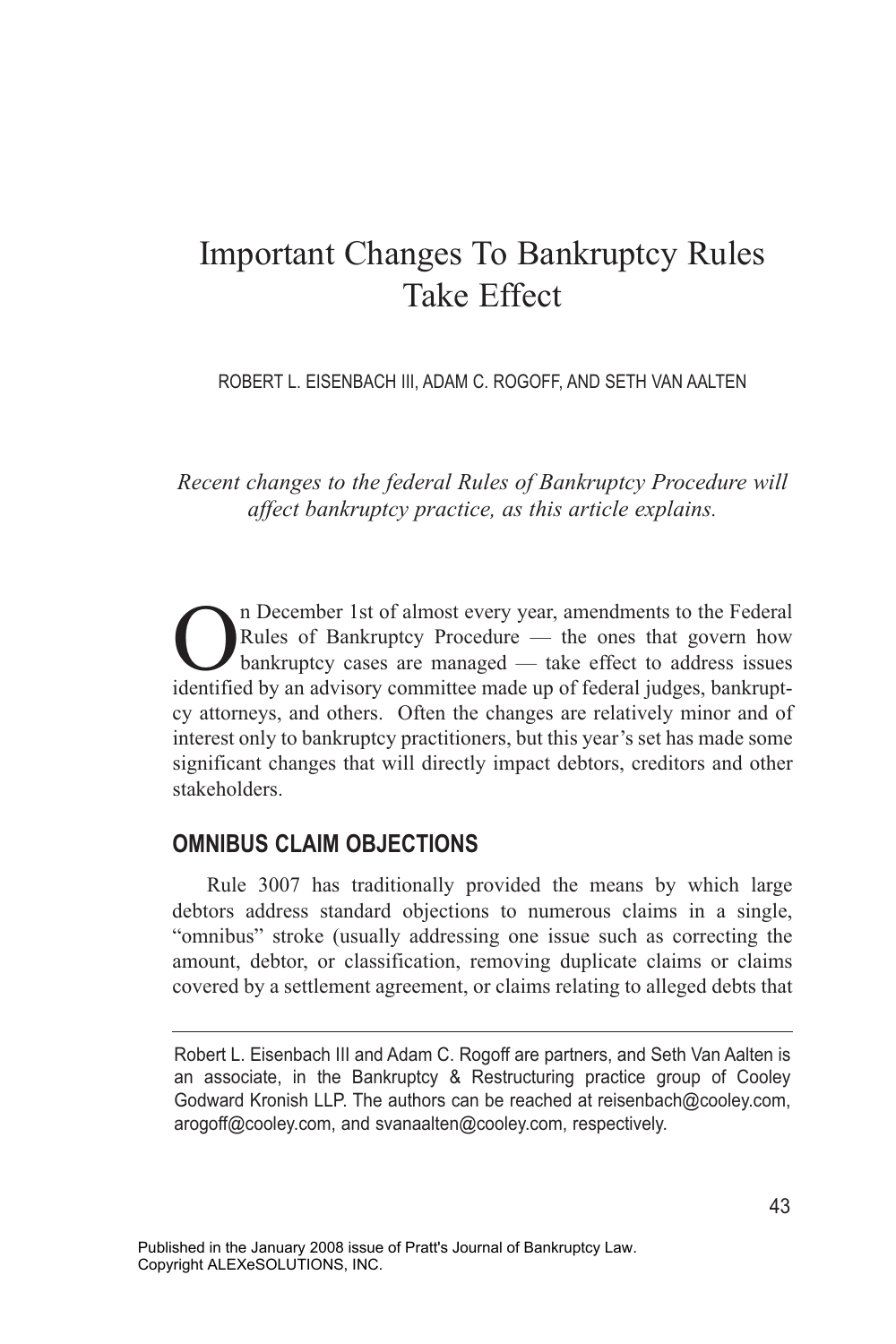#### PRATT'S JOURNAL OF BANKRUPTCY LAW

do not appear on a debtor's books and records). The rule, however, has come under heavy criticism for permitting large, inclusive objections that are often difficult for creditors and their counsel to traverse. As a consequence, numerous courts have found that omnibus objections may fail to provide creditors with meaningful notice of objections to their claims, as Rule 3007 placed no cap on the number of claims a debtor could lump together and creditors were often required to wade through numerous objections with layers of exhibits to determine whether the debtor was seeking relief with respect to their claims.<sup>1</sup>

The amendment to Rule 3007 attempts to level the playing field for claimants by generally prohibiting omnibus objections except where (1) all the claims were filed by the same entity or (2) the objection concerns:

- duplicate claims filed;
- claims filed in the wrong case;
- claims amended by subsequently filed proofs of claim;
- claims not timely filed;
- claims satisfied or released during the case in accordance with the Bankruptcy Code, applicable rules, or a court order;
- claims presented in a form that does not comply with applicable rules, and the objection states that the objector is unable to determine the validity of the claim because of the noncompliance;
- interests, rather than claims; or
- claims that assert priority in an amount that exceeds the maximum amount under Section 507 of the Bankruptcy Code.

The amended rule also attempts to ease the burden on creditors and their counsel by, *inter alia*, (i) requiring that claimants be listed alphabetically in omnibus objections, (ii) requiring that omnibus objections state in a conspicuous place that claimants receiving the objection should locate their names and claims in the objection, and (iii) placing a 100 claim cap on the number of claims that may be included in a single omnibus objection.

Notably missing from the list of "permissible" omnibus objections is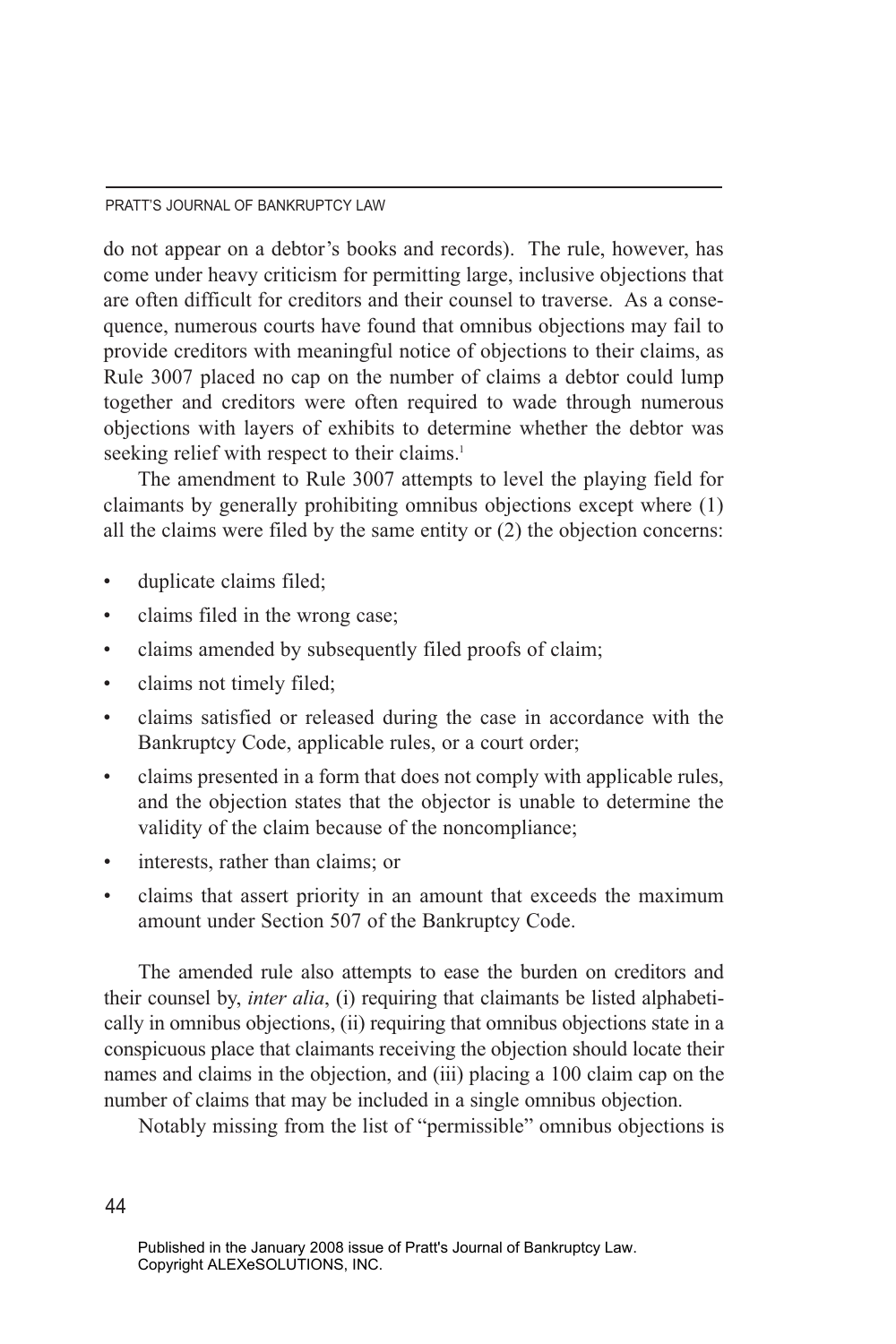the traditional "books and records objection." A debtor will now have to file individual objections for each claim where the claim amount is inconsistent with the amount shown on its books and records.

From a debtor's perspective, amended Rule 3007 will significantly impact the claims objection practice. Though this rule is intended to ensure each claimant's due process rights, it may simultaneously compromise the efficiency of the current claims process. Indeed, a natural consequence of the amendment will be to increase the number of objections to be filed by debtors, which may well result in both higher costs to the estate and a strain upon judicial resources. It remains to be seen, however, whether courts will permit multiple omnibus objections to be made returnable for the same hearing date. This could have the effect of "consolidating" omnibus objections into a combined hearing, which would ease the burden on the debtor and the courts.

From a creditor's perspective, the amendment should result in a more comprehensible claims reconciliation process and thereby lessening the diligence responsibilities of creditors and their counsel. However, the amendment may also affect the body of law that has developed to permit the reconsideration of claims subject to omnibus objections based on the "excusable neglect" standard. Courts may no longer be as forgiving to creditors who "cannot find their name or their claim" in an omnibus objection. Accordingly, creditors and their counsel should remain diligent in their review of omnibus objections.

Importantly, the amendment limits the use of omnibus claim objections to only those delineated matters "unless otherwise ordered by the court." Many bankruptcy courts have previously established frameworks for the use of omnibus claim objections through their local rules — some of which seem to conflict with the provisions of amended Rule 3007. At least one bankruptcy court, the Bankruptcy Court for the District of Delaware, has already taken advantage of the "unless otherwise ordered by the court" language to announce that amended Rule 3007 "shall not be applicable to omnibus objections that are filed in accordance with Local Rule 3007-1." Accordingly, the procedures governing omnibus objections, at least in Delaware cases, may continue to be governed by the local rules of bankruptcy courts.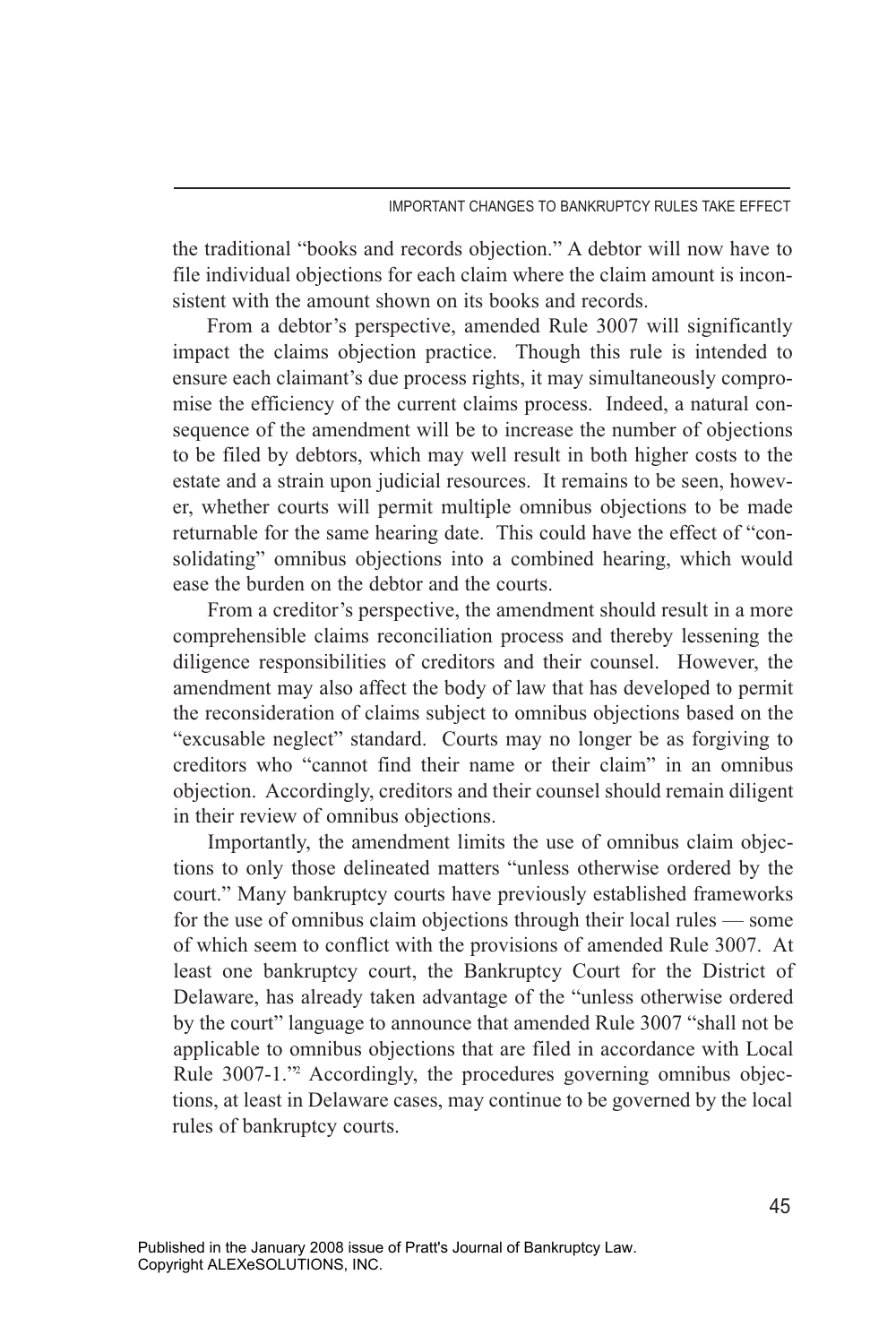# **NEW PROCEDURAL REQUIREMENTS FOR DIP, CASH COLLATERAL, SECTION 363 AND AUTOMATIC STAY MOTIONS**

Amended Rule 4001 sets forth new procedural requirements for applications: (i) relating to the automatic stay; (ii) prohibiting or conditioning the use, sale, or lease of property under Section 363 of the Bankruptcy Code; and (iii) relating to the use of cash collateral or obtaining postpetition credit. The amendments require that a movant now provide more extensive notice to parties in interest of the requested relief, as well as greater detail concerning the nature of the relief requested. Movants are now required to include along with their motion a statement (not to exceed five pages) that concisely describes the material provisions of the relief requested as well as a proposed form of order. The rule is primarily designed to ease the burden on bankruptcy courts and parties in interest to review proposed financing and other arrangements that often run hundreds of pages long and contain formulas and other complex provisions.

### **"FIRST-DAY" MOTION PRACTICE**

New Rule 6003 sets limits on the relief that may be granted by a bankruptcy court during the initial stage of a bankruptcy case. Absent a need to avoid "immediate and irreparable harm," a bankruptcy court is prohibited from granting relief on the following applications within the first 20 days of a case:

- employment of professional persons;
- payment of prepetition claims (*i.e.*, critical vendor payments) or the use, sale or lease of property of the estate (*i.e.*, Section 363 sales) other than such a motion under Rule 4001 (*i.e.*, DIP financing and cash collateral); and
- assumption or assignment of executory contracts and unexpired leases (including commercial leases)

Accordingly, unless there is an emergency (and then only to the extent the relief is truly necessary to avoid irreparable harm), bankruptcy courts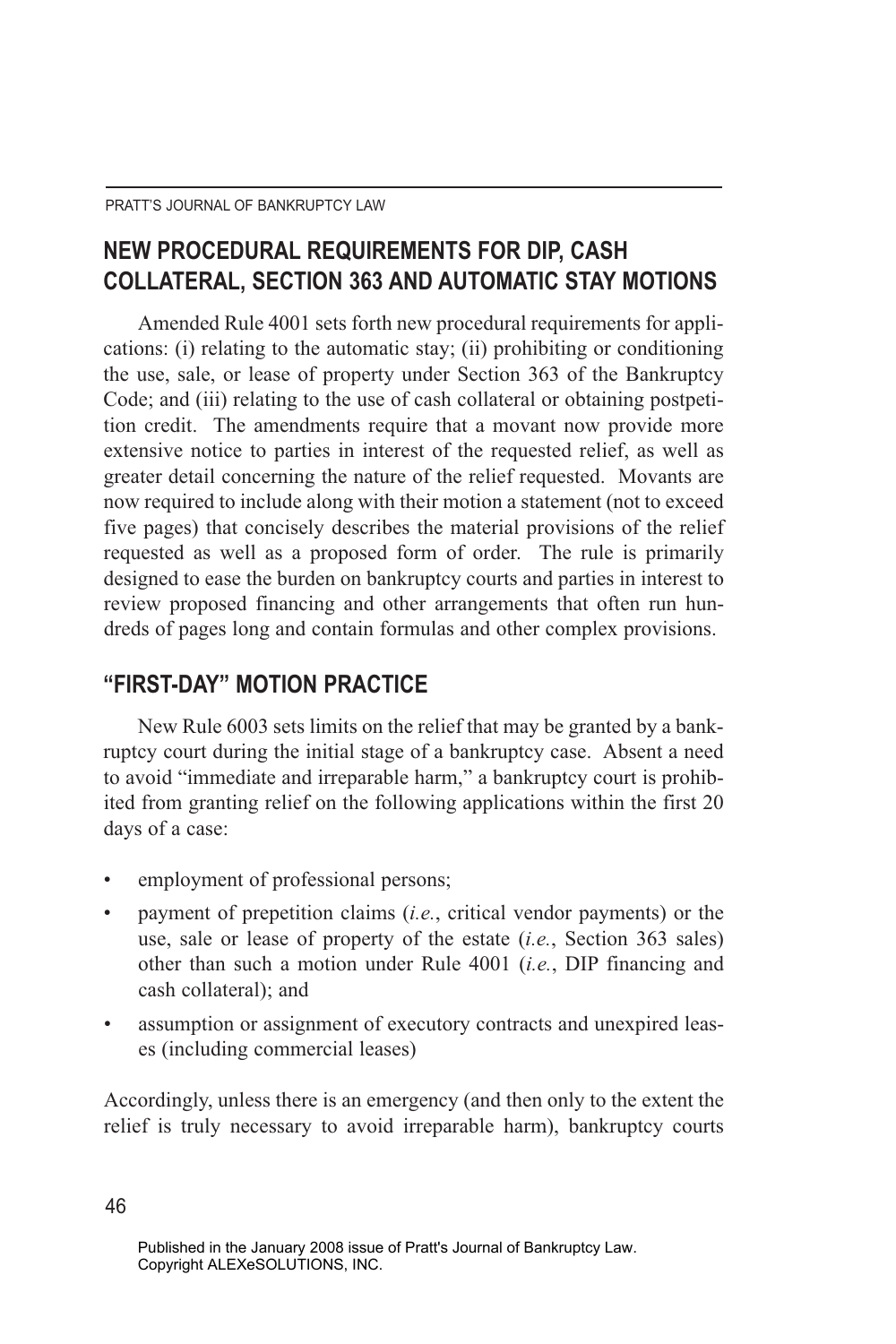must now defer decisions on these applications until after the 20th day following the commencement of the case. One reason for the amendment is to defer these important issues until after the appointment of a creditors' committee and its selection of counsel. Nevertheless, the Rule 4001 exception dictates that many critical applications — including those concerning the use of cash collateral and DIP financing and the rejection of leases and executory contracts — may still be heard in the initial 20 days of a case. It remains to be seen how bankruptcy courts will interpret the "immediate and irreparable harm" exception to Rule 6003 in the context of a Section 363 sale and critical vendor motions.

#### **OMNIBUS ASSUMPTION/REJECTION MOTIONS**

Similar to the amendment to Rule 3007, Rule 6006 has been amended to establish limits on the use of omnibus motions in the context of executory contracts and unexpired leases. The rule is intended to authorize the use of omnibus motions to reject multiple executory contracts and unexpired leases. The rule is also amended to authorize the use of a single motion to assume or assign executory contracts and unexpired leases when: (i) such contracts and leases are with a single nondebtor party; (ii) such contracts and leases are being assigned to the same assignee (*i.e.*, non-debtor contract and lease parties should still pay particular attention to omnibus assignment motions in Section 363 sale contexts); (iii) the debtor proposes to assume, but not assign to more than one assignee, real property leases; and (iv) the bankruptcy court authorizes the filing of a joint motion to assume or to assume and assign executory contracts and unexpired leases under other circumstances that are not specifically recognized in the rule.

An omnibus motion to assume, assign, or reject multiple executory contracts and unexpired leases must comply with certain procedural requirements set forth under the rule (unless the court orders otherwise), including, *inter alia*, the requirements that an omnibus motion: (i) be limited to no more than 100 contracts or leases; (ii) be numbered consecutively; (iii) state in a conspicuous place that parties receiving the omnibus motion should locate their names and their contracts or leases listed in the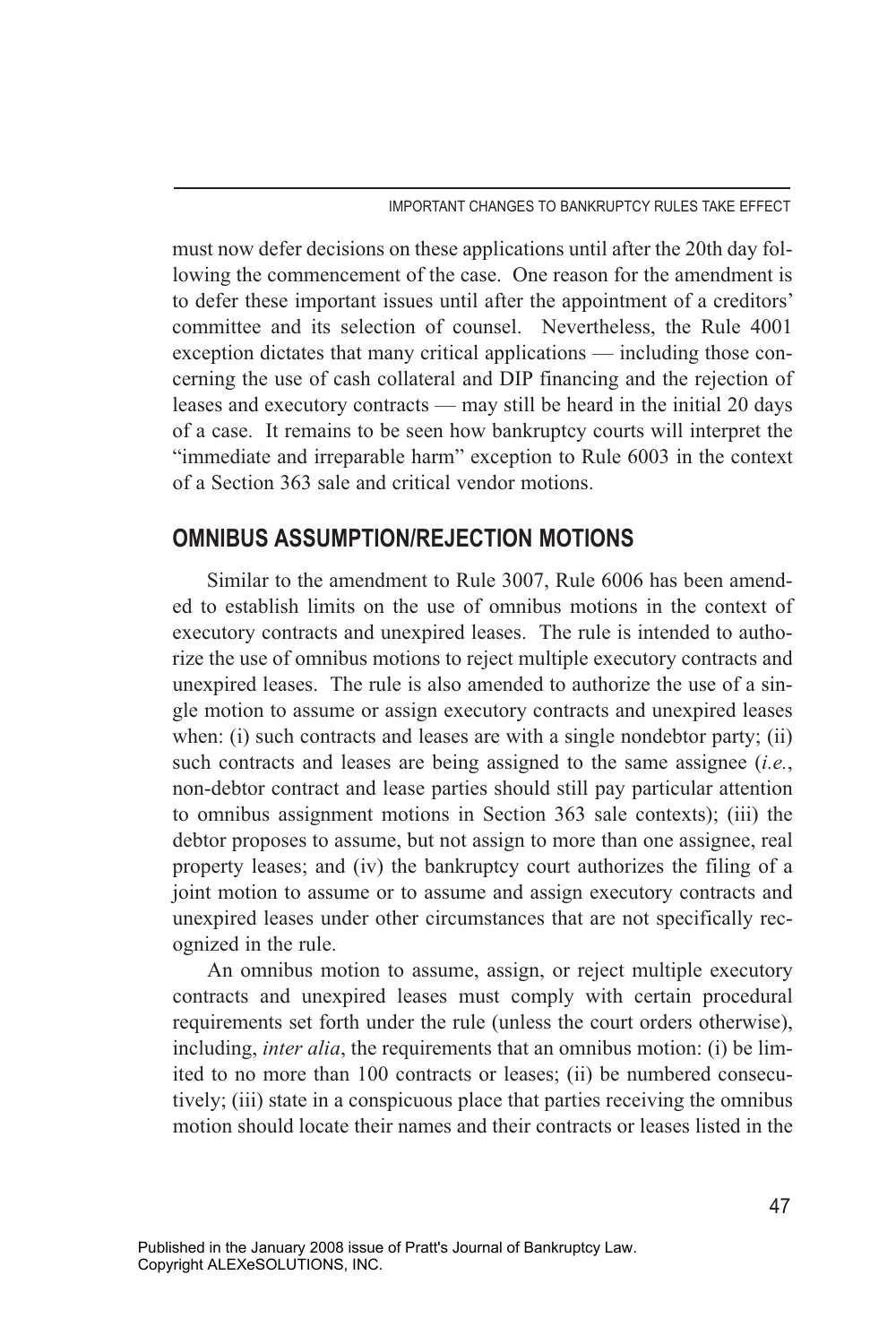motion; (iv) specify the terms, including the curing of defaults, for each requested assumption or assignment; and (v) specify the terms, including the identity of each assignee and the adequate assurance of future performance to be provided by the assignee, for each requested assignment.

## **ADDITIONAL AMENDMENTS AND NEW RULES**

- Rule 1014 is amended to state explicitly that, after notice and a hearing, the bankruptcy court may *sua sponte* order a change of venue of a bankruptcy case and may do so regardless of whether the case was filed in a proper or improper district.
- Rule 7007.1 is amended to provide that a party must file its corporate ownership statement with the first paper filed with the bankruptcy court in an adversary proceeding.
- New Rule 9005.1 makes Rule 51 of the Federal Rules of Civil Procedure (Instructions to Jury; Objections; Preserving a Claim of Error) applicable to all contested matters and other proceedings in a bankruptcy case.
- New Rule 9037 is adopted in compliance with Section  $205(c)(3)$  of the E-Government Act of 2002 and protects the privacy and security concerns that arise from the filing of documents, both electronically and in paper form, with the court.

# **EFFECTS OF THE CHANGES**

These amendments and new rules implement material procedural changes to how certain objections and motions can be filed and prosecuted. It remains to be seen whether creative debtors will simply file "volumes" of motions at one time in lieu of a single "voluminous" motion. Further, the changes to the "first day motions" adds a new substantive test — immediate and irreparable harm — that could impact the types of claims typically addressed at the outset of bankruptcy cases to stabilize the debtor's business operations. For example, will courts no longer be permitted to authorize the payment of prepetition wages and benefits

Published in the January 2008 issue of Pratt's Journal of Bankruptcy Law. Copyright ALEXeSOLUTIONS, INC.